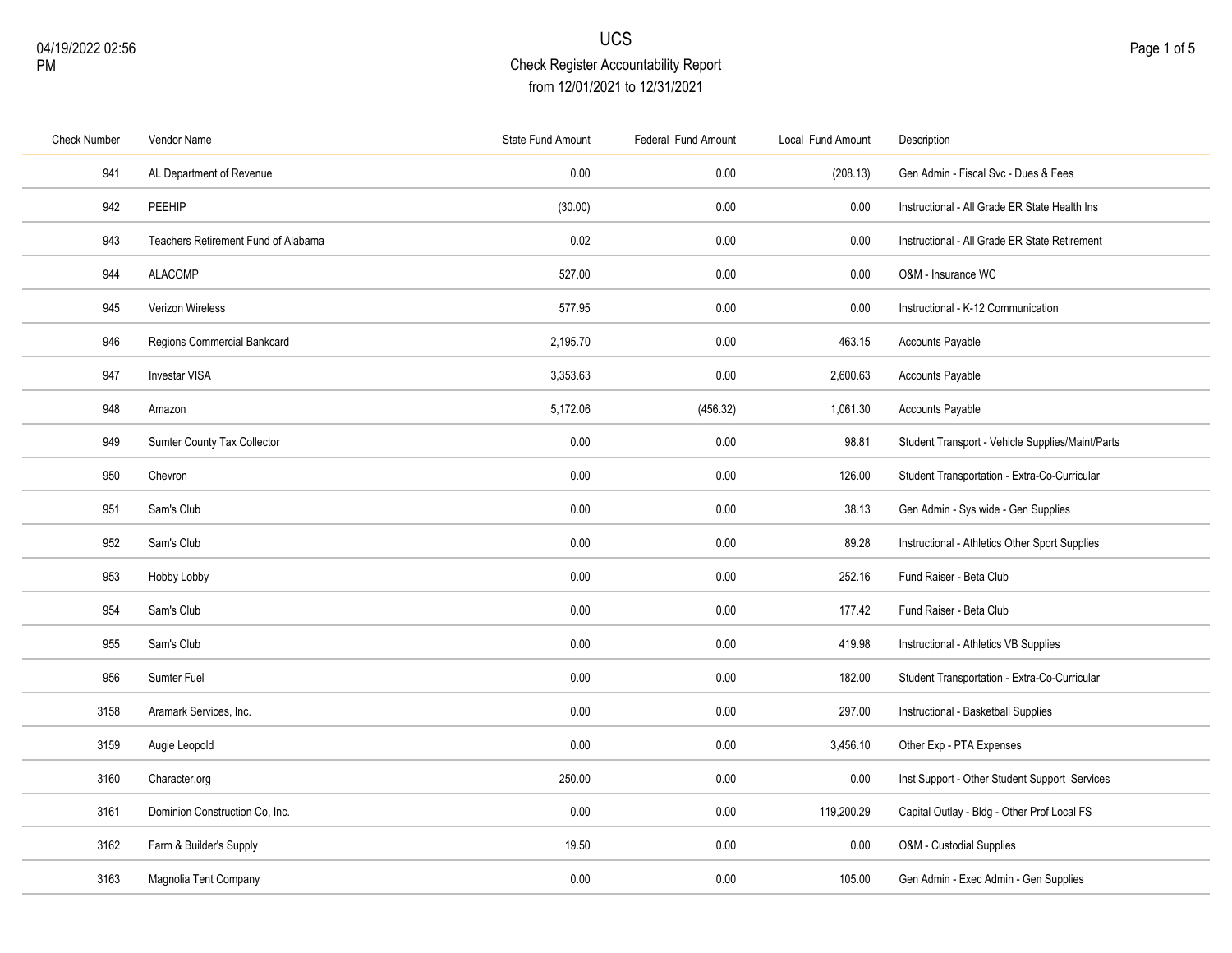| <b>Check Number</b> | Vendor Name                                 | State Fund Amount | Federal Fund Amount | Local Fund Amount | Description                                    |
|---------------------|---------------------------------------------|-------------------|---------------------|-------------------|------------------------------------------------|
| 3164                | Marengo County Board of Education           | 0.00              | 0.00                | 4,500.00          | Student Transportation - Extra-Co-Curricular   |
| 3165                | <b>M'Prints Promotional Products</b>        | 0.00              | 0.00                | 105.00            | Other Exp - PTA Expenses                       |
| 3166                | Newell Paper Company                        | 1,720.81          | 0.00                | 0.00              | O&M - Custodial Supplies                       |
| 3167                | <b>Preferred Meals</b>                      | 0.00              | 9,348.40            | 0.00              | Aux Svc - Food Services CNP                    |
| 3168                | School Nurse Supply, Inc.                   | 132.50            | 0.00                | 0.00              | Instr Support - Health Svs Supplies            |
| 3169                | Sumter County Board of Education            | 331.16            | 0.00                | 0.00              | Instr Support - Career Coach Travel & Training |
| 3170                | The University of West Alabama              | 6,968.21          | 0.00                | 7,960.10          | <b>Accounts Payable</b>                        |
| 3171                | True Vine Foundation                        | 0.00              | 0.00                | 630.00            | Instructional - Basketball Supplies            |
| 3172                | University of Alabama                       | 815.41            | 0.00                | 0.00              | Inst Support - K-12 SPED Other Student Sup Svc |
| 3173                | Wood Properties, LLC                        | 0.00              | 0.00                | 2,250.00          | Other Exp - Hunt Fundraiser                    |
| 3174                | Xerox Business Solutions Southeast          | 2,606.53          | 0.00                | 0.00              | Gen Admin - Sys wide - Printing                |
| 3175                | Xerox Corporation                           | 871.20            | 0.00                | 0.00              | Accounts Payable                               |
| 3175                | Xerox Corporation                           | 78.80             | 0.00                | 0.00              | Accounts Payable                               |
| 3176                | Leverett, Jennifer                          | 198.51            | 0.00                | 0.00              | Instructional - 1-6 Travel & Training          |
| 3177                | The Lincoln National Life Insurance Company | 113.94            | 0.00                | 0.00              | Instructional - K-12 ER Life Ins               |
| 3178                | Alabama Association of 504 Coordinators     | 125.00            | 0.00                | 0.00              | Instr Support - Counselor Travel & Training    |
| 3179                | <b>ARC Pediatric Therapy Services</b>       | 5,800.00          | 0.00                | 0.00              | <b>Accounts Payable</b>                        |
| 3180                | <b>BSN Sports</b>                           | 0.00              | 0.00                | 85.00             | Instructional - Athletics Football Supplies    |
| 3180                | <b>BSN Sports</b>                           | 0.00              | 0.00                | 509.78            | Other Exp - Boosters                           |
| 3180                | <b>BSN Sports</b>                           | 0.00              | 0.00                | 3,875.55          | Instructional - Basketball Supplies            |
| 3180                | <b>BSN Sports</b>                           | 0.00              | 0.00                | 440.00            | Instructional - Basketball Supplies            |
| 3180                | <b>BSN Sports</b>                           | 0.00              | 0.00                | 441.40            | Instructional - Basketball Supplies            |
|                     |                                             |                   |                     |                   |                                                |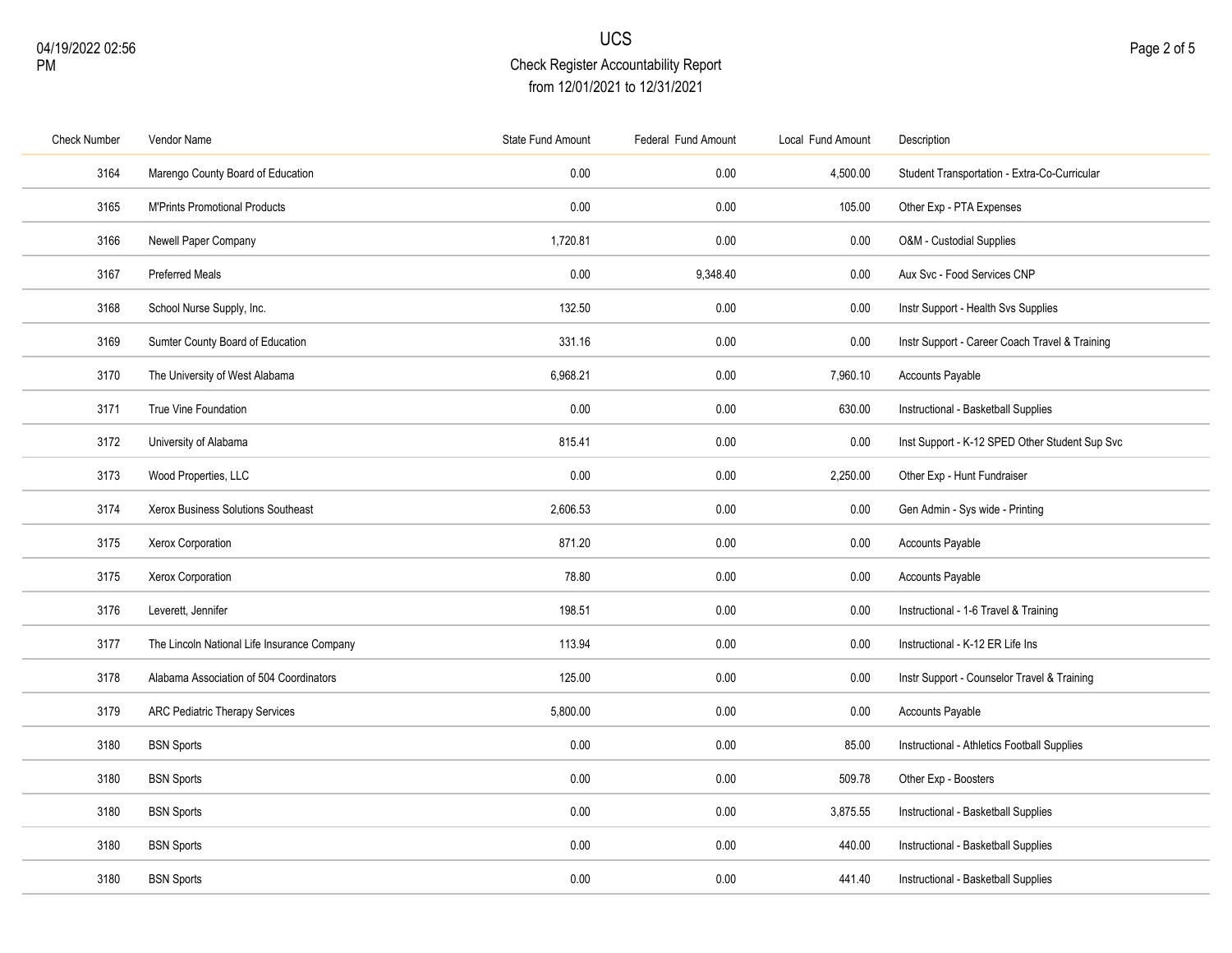| <b>Check Number</b> | Vendor Name                               | State Fund Amount | Federal Fund Amount | Local Fund Amount | Description                                    |
|---------------------|-------------------------------------------|-------------------|---------------------|-------------------|------------------------------------------------|
| 3181                | Courtney Vick                             | 0.00              | 0.00                | 120.00            | Other Exp - PTA Expenses                       |
| 3182                | Katie Beard                               | 0.00              | 0.00                | 158.40            | Other Exp - PTA Expenses                       |
| 3182                | Katie Beard                               | 0.00              | 0.00                | 991.80            | Instructional - Athletics Other Sport Supplies |
| 3183                | Lakewood Property, LLC                    | 0.00              | 0.00                | 2,700.00          | Other Exp - Hunt Fundraiser                    |
| 3184                | <b>M'Prints Promotional Products</b>      | 0.00              | 0.00                | 522.95            | Instructional - Athletics Other Sport Supplies |
| 3185                | Ryan Law LLC                              | 0.00              | 0.00                | 150.00            | Gen Admin - Other BoE Services - Legal Fees    |
| 3186                | Surcee Designs                            | 0.00              | 0.00                | 2,743.16          | Other Exp - PTA Expenses                       |
| 3187                | The Cincinnati Insurance Companies        | 358.00            | 0.00                | 0.00              | O&M - Insurance                                |
| 3188                | TTL, Inc.                                 | 0.00              | 0.00                | 5,187.25          | Capital Outlay - Bldg - Other Prof Local FS    |
| 3189                | University of Alabama                     | 659.16            | 0.00                | 0.00              | Inst Support - K-12 SPED Other Student Sup Svc |
| 3190                | US Bank Equipment Finance                 | 405.09            | 0.00                | 0.00              | Gen Admin - Sys wide - Copier/Print Lease      |
| 3191                | Beard, Kristen                            | 124.32            | 0.00                | 0.00              | Instr Support - Nurse Travel & Training        |
| 3192                | Cram, Jana W                              | 10.74             | 0.00                | 0.00              | Gen Admin - Sys wide - Gen Supplies            |
| 3264                | Annie Granec                              | 150.00            | 0.00                | 0.00              | Gen Admin - Staff Svc - Other Prof Svc         |
| 3265                | Ginger Lusty                              | 0.00              | 0.00                | 8,916.67          | Gen Admin - Fiscal Svc - Acctg Prof Svc        |
| 3266                | <b>Ginger Lusty</b>                       | 0.00              | 0.00                | 150.00            | Gen Admin - Fiscal Svc - Acctg Prof Svc        |
| 3267                | Matt Johnson                              | 1,000.00          | 0.00                | 0.00              | Instrl Support - Curriculum Dev Prof Svcs      |
| 3268                | Matt Johnson                              | 150.00            | 0.00                | 0.00              | Instrl Support - Curriculum Dev Prof Svcs      |
| 3269                | Tyrrenza Washington                       | 150.00            | 0.00                | 0.00              | O&M - Security Services SRO                    |
| 3277                | Alabama Leaders in Educational Technology | 220.00            | 0.00                | 0.00              | Instr Support - Tech Coord Travel & Training   |
| 3278                | Amplify Education, Inc.                   | 1,260.00          | 0.00                | 0.00              | Instructional - K-12 Supplies                  |
| 3279                | Annie Granec                              | 1,500.00          | 0.00                | 0.00              | Gen Admin - Staff Svc - Other Prof Svc         |
|                     |                                           |                   |                     |                   |                                                |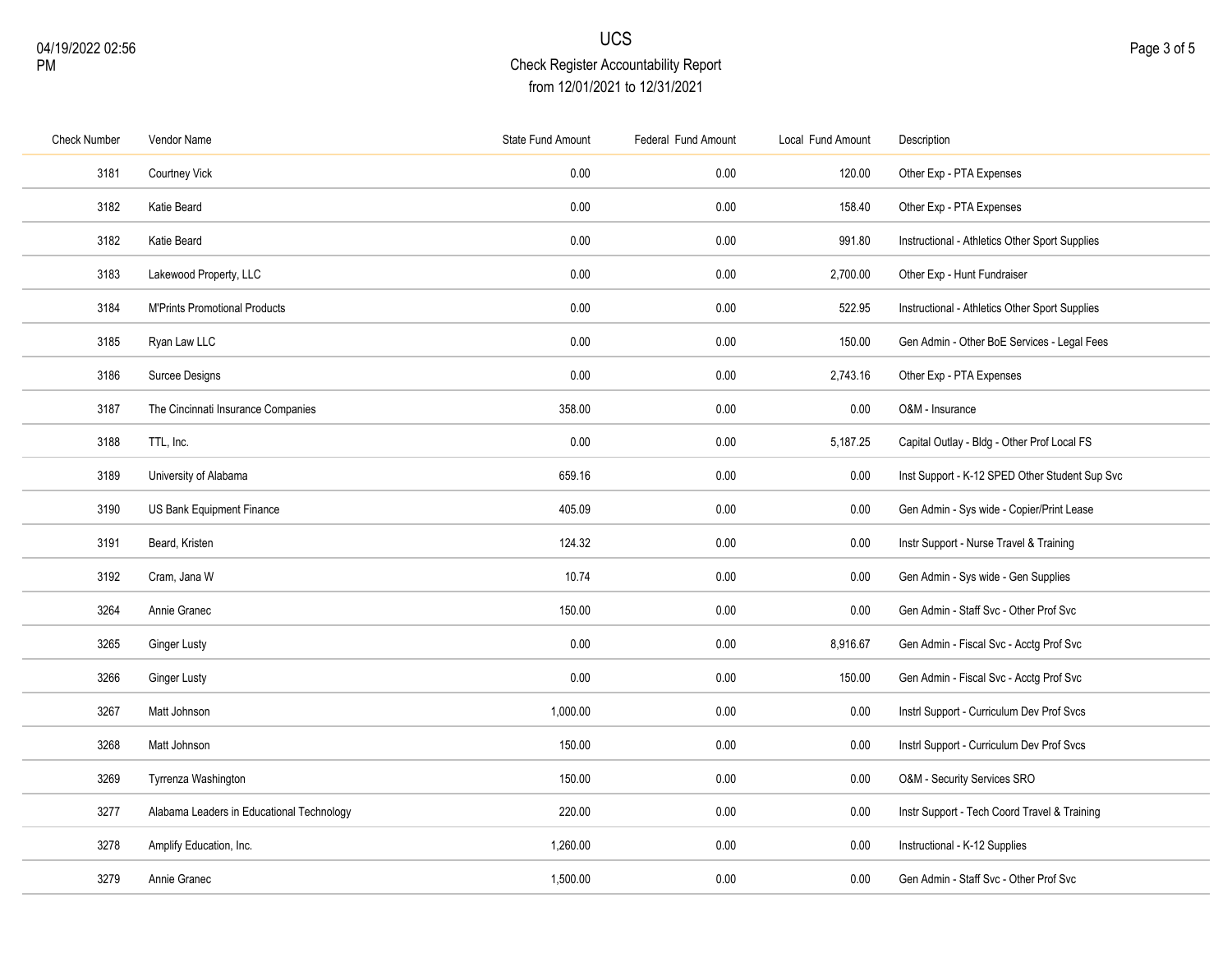| <b>Check Number</b> | Vendor Name                                   | State Fund Amount | Federal Fund Amount | Local Fund Amount | Description                                     |
|---------------------|-----------------------------------------------|-------------------|---------------------|-------------------|-------------------------------------------------|
| 3280                | Aramark Services, Inc.                        | 0.00              | 0.00                | 112.00            | Instructional - Basketball Supplies             |
| 3281                | Copperhead Environmental Consulting, Inc.     | 0.00              | 0.00                | 7,800.00          | Capital Outlay - Bldg - Other Prof Local FS     |
| 3282                | Designer Plastics, Inc.                       | 0.00              | 0.00                | 1,064.33          | Instructional - Athletics Football Supplies     |
| 3283                | Dominion Construction Co. Inc.                | 0.00              | 0.00                | 197,079.40        | Capital Outlay - Bldg - Other Prof Local FS     |
| 3284                | <b>Howard Technology Solutions</b>            | 110.00            | 0.00                | $0.00\,$          | Instructional - K-12 Supplies                   |
| 3285                | JJ Wedgworth                                  | 0.00              | 0.00                | 314.50            | Gen Admin - Exec Admin - Gen Supplies           |
| 3286                | Kamyia Dubose                                 | 0.00              | 0.00                | 16.00             | Instructional - 7th-12th Field Trips            |
| 3287                | Lakeshore                                     | 0.00              | 0.00                | 39.99             | Other Exp - PreK Class1                         |
| 3288                | <b>Preferred Meals</b>                        | 0.00              | 11,140.00           | 0.00              | Aux Svc - Food Services CNP                     |
| 3288                | <b>Preferred Meals</b>                        | 0.00              | 6,990.16            | 0.00              | Aux Svc - Food Services CNP                     |
| 3288                | <b>Preferred Meals</b>                        | 0.00              | 9,136.00            | 0.00              | Aux Svc - Food Services CNP                     |
| 3288                | <b>Preferred Meals</b>                        | 0.00              | 9,578.80            | $0.00\,$          | Aux Svc - Food Services CNP                     |
| 3289                | Sumter Insurance                              | 0.00              | 0.00                | 1,245.50          | Other Exp - Hunt Fundraiser                     |
| 3290                | Sunny Chambless                               | 0.00              | 0.00                | 1,500.00          | Gen Admin - Exec Admin - Gen Supplies           |
| 3291                | Thames Batre                                  | 3,629.60          | 0.00                | 0.00              | O&M - Insurance                                 |
| 3291                | Thames Batre                                  | 778.00            | 0.00                | 0.00              | O&M - Insurance                                 |
| 3292                | The University of West Alabama Print and Mail | 0.00              | 0.00                | 39.25             | Gen Admin - Exec Admin - Gen Supplies           |
| 3292                | The University of West Alabama Print and Mail | 679.44            | 0.00                | 0.00              | Gen Admin - Sys wide - Printing                 |
| 3292                | The University of West Alabama Print and Mail | 0.00              | 0.00                | 55.90             | Fund Raiser - HOSA                              |
| 3293                | Tony Pittman                                  | 1,050.00          | 0.00                | $0.00\,$          | Instructional - SPED K-12 Travel & Train        |
| 3294                | TSA, Inc.                                     | 1,190.86          | 0.00                | 0.00              | Accounts Payable                                |
| 3294                | TSA, Inc.                                     | 595.43            | 0.00                | 0.00              | Instructional - Gifted Classroom Supplies Grant |
|                     |                                               |                   |                     |                   |                                                 |